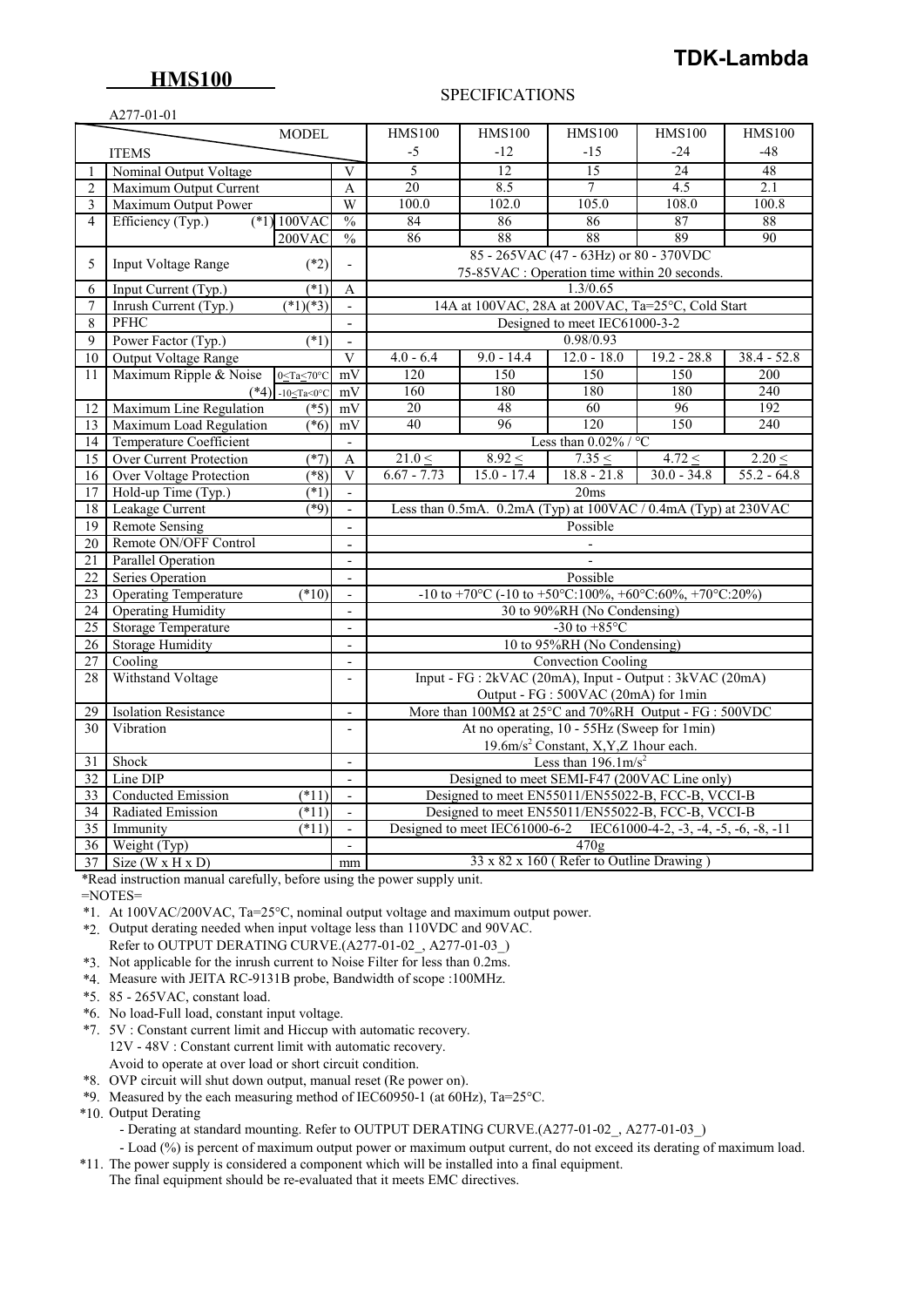# **HMS100**

## OUTPUT DERATING (AC INPUT)

A277-01-02

|  | Derating to input voltage : $85\text{VAC} \leq \text{Vir} \leq 265\text{VAC}$ |  |
|--|-------------------------------------------------------------------------------|--|

|                 |     | $LOAD(\% )$                         |     |     |  |  |  |  |  |
|-----------------|-----|-------------------------------------|-----|-----|--|--|--|--|--|
|                 |     | MOUNTING MOUNTING MOUNTING MOUNTING |     |     |  |  |  |  |  |
| $Ta(^{\circ}C)$ |     |                                     |     |     |  |  |  |  |  |
| $-10$ to $+30$  | 100 | 100                                 | 100 | 100 |  |  |  |  |  |
| 35              | 100 | 100                                 | 92  | 100 |  |  |  |  |  |
| 50              | 100 | 65                                  | 65  | 65  |  |  |  |  |  |
| 60              | 60  |                                     | 37  | 42  |  |  |  |  |  |
|                 | ንበ  |                                     |     |     |  |  |  |  |  |

| • Derating to input voltage : $85\text{VAC} \leq \text{Vir} \leq 265\text{VAC}$ | • Derating to input voltage : $75\text{VAC} \leq \text{Vir} \leq 85\text{VAC}$ *1 |
|---------------------------------------------------------------------------------|-----------------------------------------------------------------------------------|
|                                                                                 |                                                                                   |

|                 | $LOAD (\% )$               |  |  |  |  |  |  |
|-----------------|----------------------------|--|--|--|--|--|--|
|                 | MOUNTING MOUNTING MOUNTING |  |  |  |  |  |  |
| $Ta(^{\circ}C)$ |                            |  |  |  |  |  |  |
| $-10$ to $+50$  |                            |  |  |  |  |  |  |
|                 |                            |  |  |  |  |  |  |
|                 |                            |  |  |  |  |  |  |

\*1. Operation time within 20 seconds.

・**Derating to input voltage : 85VAC < Vin < 265VAC** ・**Derating to input voltage : 75VAC < Vin < 85VAC** \*Refer to dotted line for output derating curve, when input voltage range is "85<Vin<90" for the MOUNTING A.